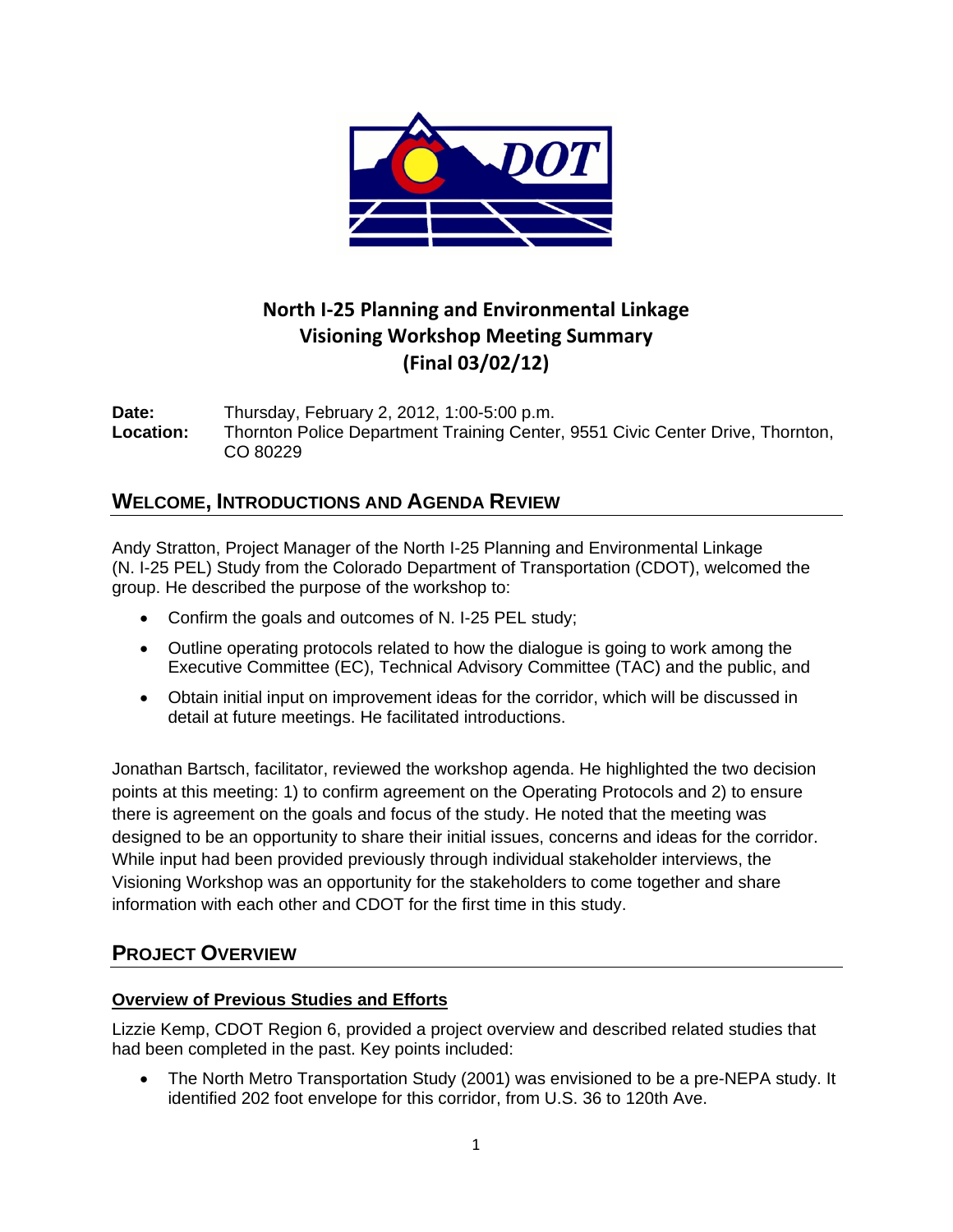- The Denver Regional Council of Governments (DRCOG) 2035 Regional Transportation Vision Plan (2011) includes one additional general purpose lane and a High Occupancy Vehicle (HOV) lane in each direction for the study area.
- The North I-25 Environmental Impact Statement (EIS) (2011) and Phase I Record of Decision (ROD) show a managed lane in each direction for I-25.
- The North Area Transportation Alliance (NATA) Resolution (2010) raised concerns regarding the general purpose lane 'gap' and CDOT responded that although there was a lack of funding to construct additional general purpose lanes, CDOT indicated that there is an the opportunity to identify other short-term improvement opportunities that can be implemented. NATA agreed to support the N. I-25 PEL and passed a resolution.
- While the TIGER III Grant Request (2011) was unsuccessful CDOT will reapply through a TIGER IV application.

### **Comments**

• Gene Putman, City of Thornton, asked what needed to be done to modify a future TIGER submission in order to increase the chance for success for a TIGER IV grant. Lizzie responded that CDOT received positive feedback about the I-25 project, but that any new application needed to have more safety benefits outlined and that the reviewers were disappointed in the limited local funding that was included. It was suggested to review other projects for which TIGER grants had been awarded and to try and emulate the strengths of those proposals. CDOT will work with local governments to strengthen the TIGER IV application.

#### **PEL Defined and N. I-25 PEL Objectives**

Jon Chesser, CDOT Region 6 Environmental, explained the purpose for doing a PEL study and defined the objectives of the N. I-25 PEL. Importantly, information documented in a PEL study can be carried forward into subsequent NEPA studies, if required, in order to make NEPA studies more efficient and more focused. The Project Team will closely follow FHWA guidance to ensure the PEL process is carried out accurately. The N. I-25 PEL Study objectives include the following:

- Identify the multi-modal objectives and visions of the jurisdictions in the corridor
- Complete the study in accordance with the FHWA PEL process
- Identify existing and future problem areas and issues of importance
- Recommend a set of phased improvements
- Establish a priority list for planned improvements
- Estimate costs of improvements

#### **Comments**

- It was noted that the study should use DRCOG's 2035 Regional Transportation Vision Plan land use assumptions and it was not necessary to evaluate land use scenarios.
- CDOT has committed \$15.5 million to fund improvements that are identified through this study.
- If TIGER IV application is made, the use of the \$15.5 million dollars for the managed lanes on existing infrastructure will be discussed again.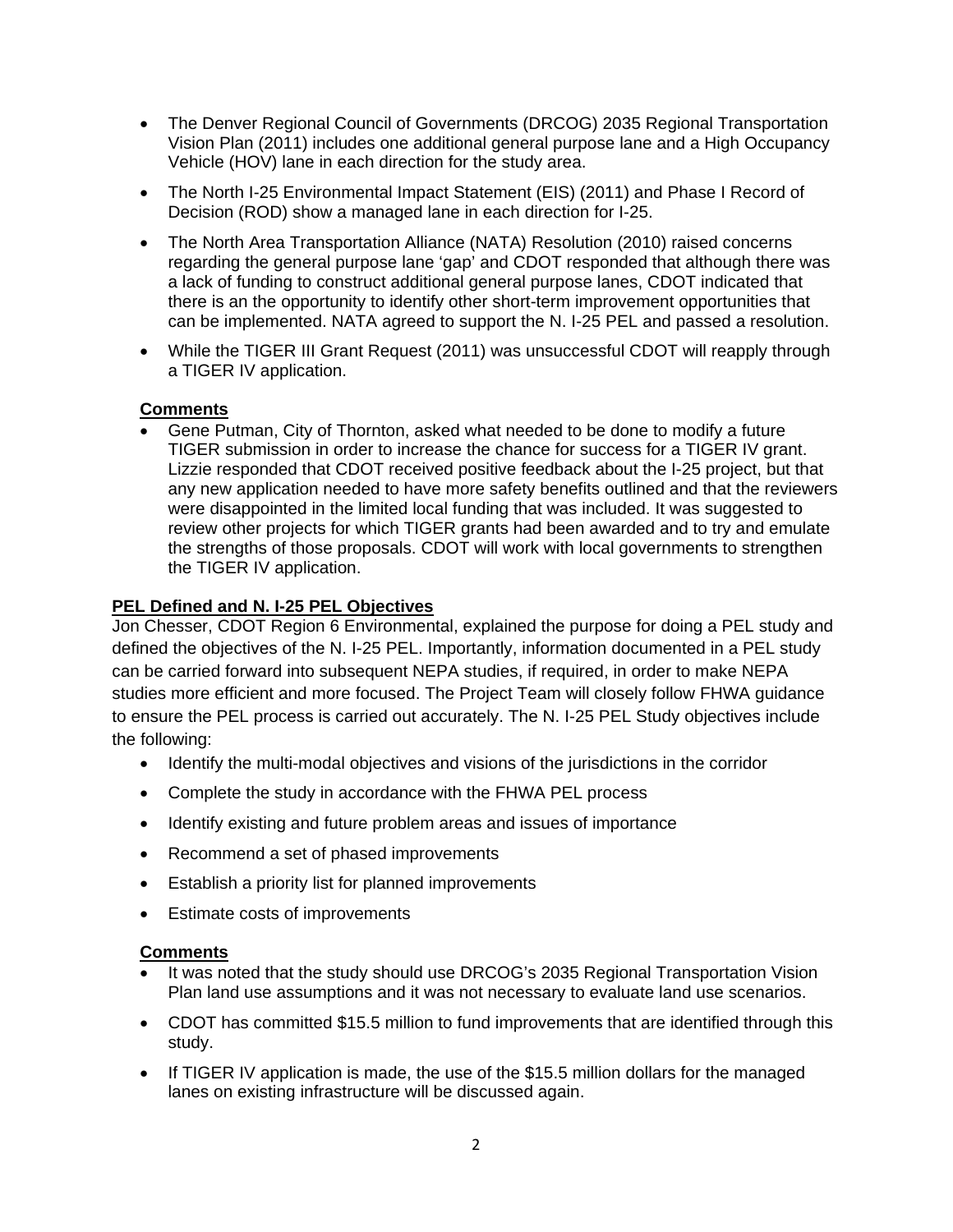# **ROLES OF THE EXECUTIVE COMMITTEE, TECHNICAL ADVISORY COMMITTEE AND OUTREACH TO THE PUBLIC**

Jonathan Bartsch explained the roles and responsibilities of the EC and TAC members as described in the draft Operating Protocols. He highlighted the members' responsibilities include the balancing of advocating for their specific jurisdiction while considering the needs of the broader corridor. Andrea Meneghel, facilitator, described the public involvement and outreach program (See final Operating Protocols).

#### **Comments**

- Andy Stratton will serve as the primary point of contact for this project.
- The group agreed to allow members of the public to attend and provide comment at EC meetings, rather than at TAC meetings.
- There was a request for the project team to explore opportunities to conduct public outreach through social media channels and to provide tools such as web based public meetings for those that may not be able to attend in person. The project team will explore what opportunities exist and will discuss the options with the TAC at a future meeting.

**Decision Point:** The EC and TAC expressed agreement with the Operating Protocols as articulated.

### **STAKEHOLDER INTERVIEWS**

Lyle DeVries, Felsburg Holt and Ullevig (FHU), summarized the input from the stakeholder interview process. The Project Team conducted over 15 individual and small group interviews in December 2011/January 2012. They were held with FHWA, FTA, CDOT, RTD, DRCOG and the corridor's local agency governments to solicit and document stakeholder goals, issues and concerns. Information from the interviews shaped the Visioning Workshop agenda and provided input for the study. Andrea Meneghel explained that summaries from the individual interviews were drafted, documented and distributed to the stakeholders interviewed to ensure that the Project Team understood their issues correctly and the interviewees had an opportunity to review and confirm that the summaries were accurate.

Key themes from the interviews included the following:

- The relationship between PEL and North I-25 EIS needs to be defined and communicated
- The PEL should study both long-term options and near-term solutions to address operations and safety
- Park-n-Ride facilities need to be upgraded
- It is important to recognize planned projects of local agencies
- Impacts and future improvements to parallel roads need to be considered
- Coordination needs to occur with the SH 7 PEL
- Explore Transportation Demand Management (TDM) solutions to enhance service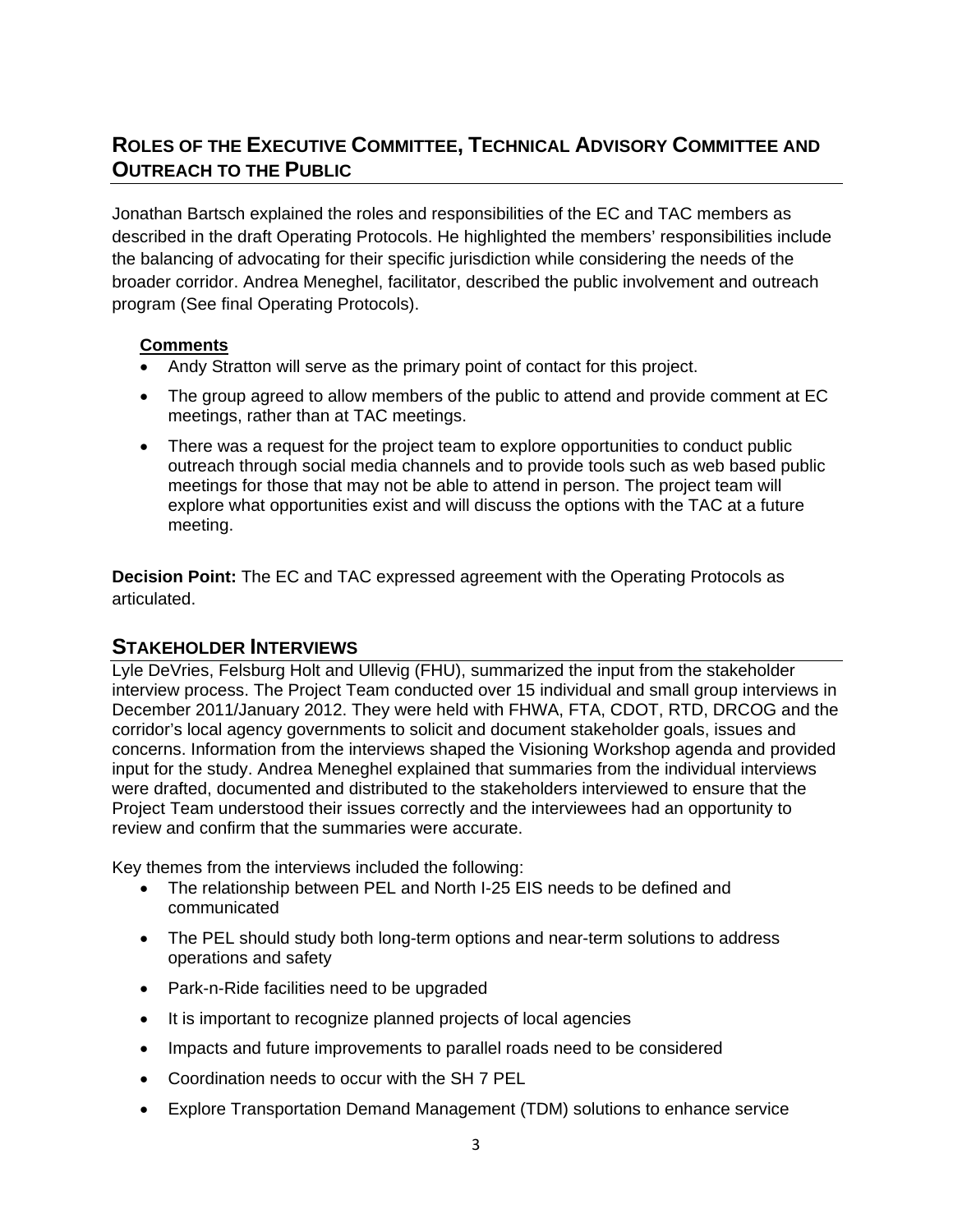• Keep NATA and the public involved throughout the process

### **Comments**

- It is important for the project team to find ways to communicate with, inform and engage the business community and property owners along the corridor. The Project Team is coordinating with TAC members to obtain contact lists that can be incorporated into the project's communication database.
- It will be important for the Project Team to involve and coordinate the Transportation Mobility Organization that is being established by NATA. Karen Stuart was recently appointed Executive Director of the TMO.

# **PROJECT FOCUS, PEL PROCESS AND EXPECTATIONS**

### **Project Focus**

Lizzie Kemp described that the PEL study focus on short-term, operational improvements, due to a lack of funding, not because of technical issues. CDOT is focused on identifying lower cost improvement that can be readily implemented in this PEL.

It was noted that the corridor has a wide inside shoulder that could be used as an interim lane, which is what the TIGER III application was intending on using. Despite the fact that the grant was not awarded, the application was touted as having a significant cost/benefit. It is a low cost investment with economic development benefits and a potentially 20-minute travel time savings for commuters. This remains a very good project to continue to try and obtain funding for.

### **The PEL Process and Expectations**

Holly Buck, FHU, described what the N. I-25 PEL Study includes and what it will not include. She emphasized the visioning workshop goal of having everyone support the outlined goals and understand the constraints, which include:

This PEL will:

- Investigate existing corridor conditions
- Develop a purpose and need statement
- Propose a range of alternatives that will improve capacity and safety in the near term
- Assess the number of years each improvement will provide congestion relief
- Consider long-term future needs
- Develop a list of long-term options to fit within the 202' envelope
- Consider solutions that are compatible with the North I-25 EIS and ROD
- Develop a compatibility matrix comparing near-term solutions with long-term options. The purpose of this is to ensure we do not preclude any long-term options.

This PEL will not:

• Devote extensive analysis and expense toward evaluating or screening long-term options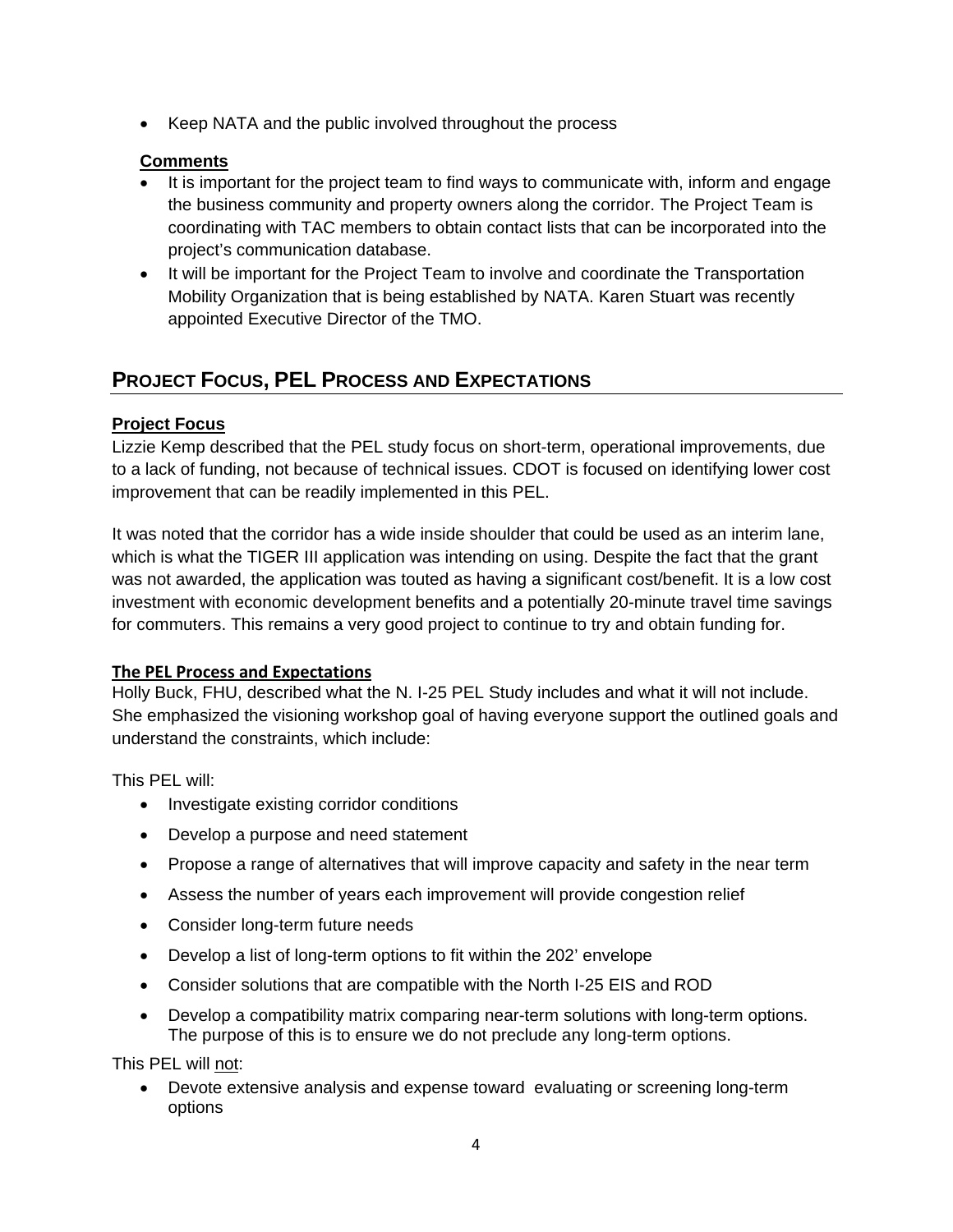- Conduct a separate operational analysis of long-term options
- Preclude any planned and approved future improvements
- Determine the specific lane type for long-term options
- Result in a NEPA decision

#### **Comments**

- Shawn Cutting, FHWA, indicated support for the N. I-25 PEL Study approach as outlined. He sees FHWA's role as helping to work with and coordinate among resource agencies. The idea of promoting short-term capacity improvements while exploring longterm options is worthwhile.
- Steve Rudy, DRCOG, asked whether this study should be looking beyond the 2035 DRCOG land use projections. Shawn Cutting added that in NEPA you would have to use DRCOG projections, but PEL Studies can be more flexible. Monica Pavlik, FHWA, added that anything that looks beyond 2035 land use is going to have a different land use than what DRCOG has included in its projections.
- Gene Putman stated that the DRCOG's 2035 projections should be used and that the study should use the Metro Vision cross section (202' envelope) as the finite goal. He also added that the local agencies support near-term improvements staying within the 202 foot envelope and not precluding DRCOG's 2035 Metro Vision.
- The group agreed that the focus of the study should be on current capacity needs.
- The PEL will not identify a single preferred alternative; it will develop a list of near-term alternatives, which will then have to be prioritized. This approach was suggested to take advantage of different funding opportunities to finance the projects and/or to implement improvements through Categorical Exclusions.
- Lizzie Kemp clarified that the PEL Study does not have to be completed before improvements can begin. For example, the TIGER IV project fits within the I-25 EIS. Also the \$15.5 million that is set aside for the STIP in 2014 and can be used to implement identified improvements. This could potentially be advanced for the TIGER IV grant, which can be discussed at a later date.
- Lizzie also clarified that the PEL Study is using 202 ft width and is not constrained to DRCOG's Metro Vision for 4 lanes and an HOV lane. This is an unfunded vision and the NEPA process has not looked at all options.

**Decision Point:** Jonathan Bartsch asked each EC and TAC member to confirm that they can support the outlined PEL Study focus, including the project constraints. There was full agreement among the group.

### **SMALL GROUPS AND STATIONS FOCUSED ON ISSUES, IDEAS, AND OPTIONS**

Small group facilitated conversations were setup to occur around stations. Attendees were encouraged to visit each station area in order to share issues and initial improvement ideas. A full group report-out and discussion followed. The small group topics included:

- The I-25 Mainline
- Parallel Arterials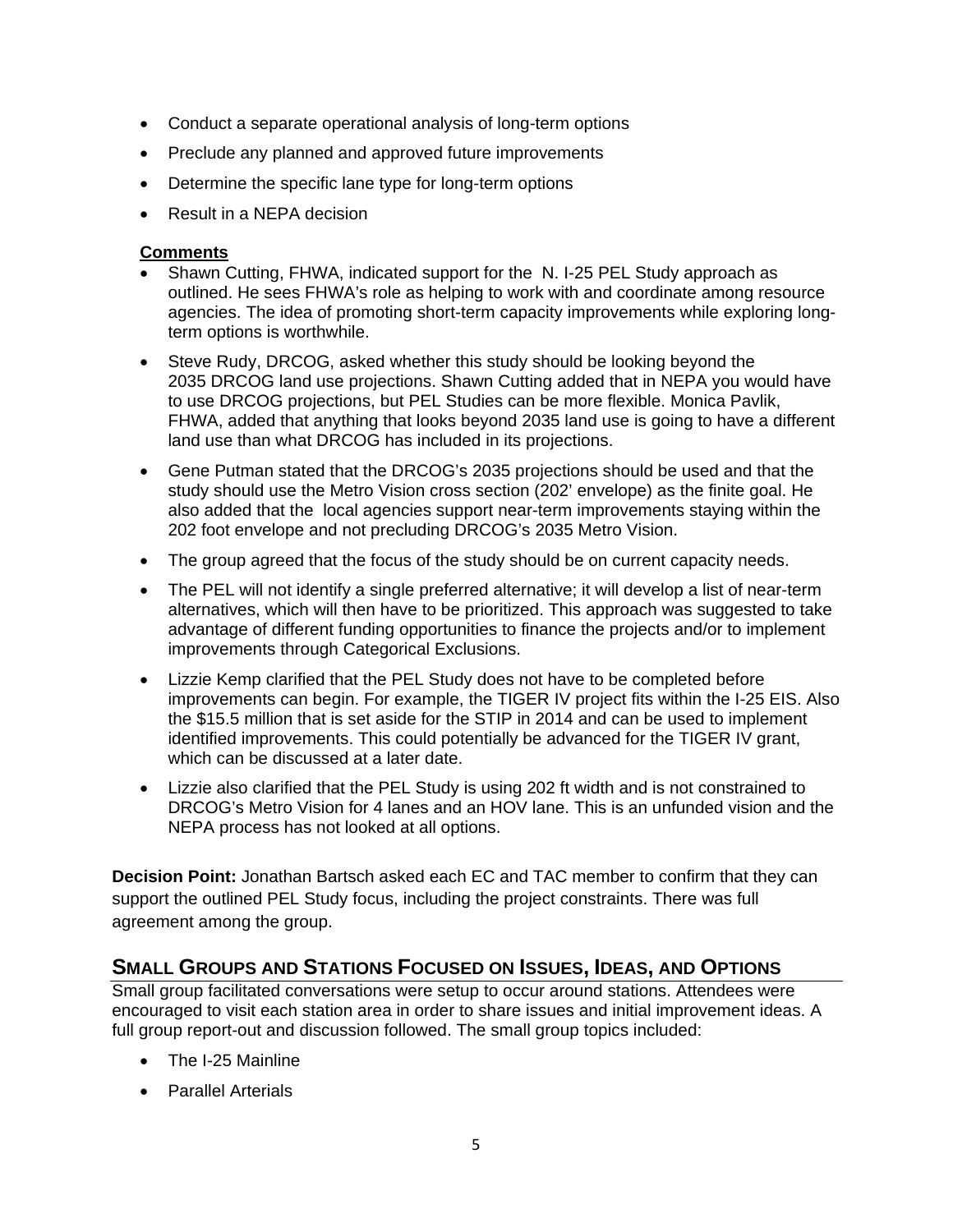- Transit, Bicycle and Pedestrian
- Intelligent Transportation Systems and Transportation Demand Management

#### **I-25 Main Line**

The following issues and ideas for addressing those issues were discussed in relation to the I-25 main line:

#### **Issues:**

- Congestion within the study area is related to what is occurring beyond it to the north and south.
- Bottlenecks occur after vehicles emerge from the HOV lanes and integrate back in with general purpose traffic.
- Northbound weaving between I-76 and 84th Ave.
- Using a 202 foot wide footprint will have right-of-way impacts upon property owners because there are areas where homes are butting up to I-25; pinch points exist.
- The SH 7/I-25 interchange is at capacity and needs to be widened or replaced. SH 7 bridge deck needs to be widened/replaced.
- Transitions on I-25 outside of study area (Denver) what's occurring north of and south of study area.
- Construction within the study area would create additional impacts on top of current conditions. Any construction that occurs needs to be phased to minimize delays during peak hours.
- Wagon Road park-n-Ride is very busy.
- The 88th park-n-Ride is at capacity and the bridge needs to be replaced or widened. Operational/safety issues at 88th Ave. bridge it is narrow.

#### **Ideas:**

- Implement a managed lane from U.S. 36 to SH 7.
- Congestion could be alleviated by completing the Jefferson Parkway and creating a beltway to divert traffic off of I-25.
- Analyze what increased capacity at park-n-Rides would do to traffic; how will that affect the distribution of traffic or the amount of vehicles on I-25?
- Consider a center loading bus station at 88th Ave. and replacing the bridge.
- Bus/3+ HOV lane.
- Vanpool.
- Add capacity at SH 7 interchange.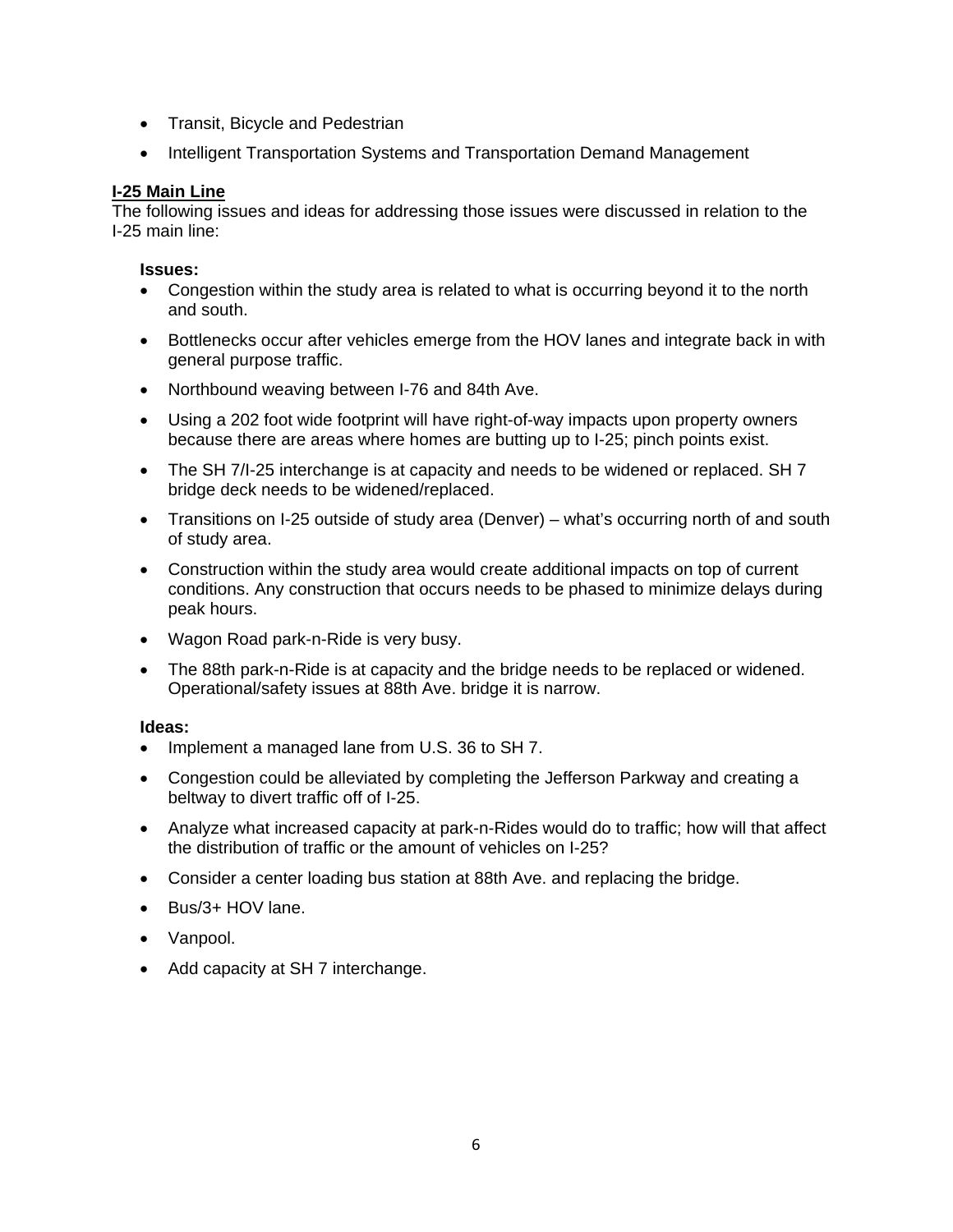#### **Parallel Arterials**

The discussion at the Parallel Arterials table focused on issues associated with the arterials and possible solutions to those issues. The Parallel Arterials discussed were Washington Street to the east and Huron Street to the west.

The following issues were identified and discussed:

- Capacity limitations at the SH 7 interchange are becoming or will be more apparent issues in the near future.
- There are congestion issues on the cross connection feeders to the parallel arterials. For example, 84th Avenue between I-25 and Washington Street.
- There are limited variable message signs (VMS) along this stretch of I-25
- There is heavy northbound traffic on in the afternoon on Washington Street south of 84th Avenue.
- It was suggested that the study should look at congestion on parallel arterials that is caused by back-ups to northbound I-25. He described that traffic using Washington St comes from areas as far as Pecos St. on US 36 and traffic coming from I-76.

The following solutions were identified and discussed:

- There should be increased education/messaging (VMS, Intelligent Transportation System (ITS), CoTrip) to guide travelers during incidents to utilize I-25 mainline for regional trips and the arterials for local trips.
- Consider adaptive traffic signal timing on arterials during non-recurring congestions (i.e., accidents, large sporting events, etc.)
- Increase education on the use of the local transportation network, rather than I-25 for local trips.
- Complete the implementation of capacity improvements on Washington Street at the southern end of the project area.

#### **Transit, Bicycle and Pedestrian**

The discussion at the Transit, Bicycle and Pedestrian table focused on issues associated with the multimodal capacity. The following was discussed:

- Coordinate with the SH 7 PEL regarding RTD bus service on SH 7 and at the I-25/SH 7 interchange; coordinate with SH 7 PEL regarding a new park-n-Ride facility at the I-25/SH 7 interchange.
- The Wagon Road park-n-Ride facility is undersized to meet demand. There is a need to expand the facility and also to explore structured parking options there.
- The Thornton park-n-Ride is undersized and over capacity. A solution proposed is to expand the east side of the facility.
- The study needs to investigate delays in bus travel time based on current congestion and look at a dedicated bus lane on I-25 as a potential solution.
- The study needs to clarify RTD's role in the PEL and their participation in implementing solutions along the corridor.
- The study needs to investigate a center-median RTD facility at 88th Ave.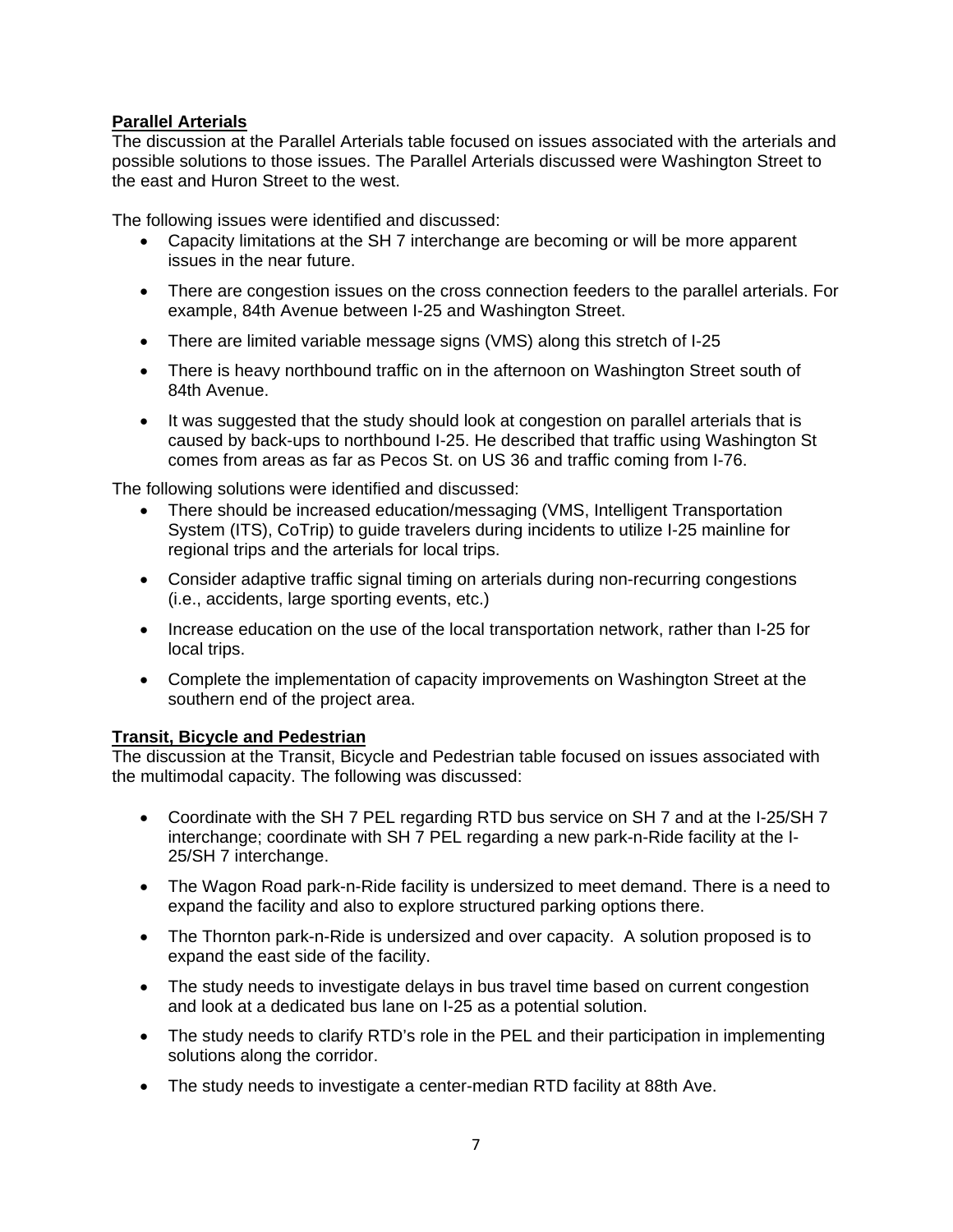• It was suggested that RTD could look at criteria for contributing its 1% yearly operating budget for service improvement funds within the I-25 corridor. Lee Kemp, RTD Board, responded that there would have to be some very "concrete" ideas or projects and then those solutions would be evaluated or considered if they meet certain criteria which RTD looks at to distribute those dollars.

The following written comment was submitted regarding transit:

It is important to look at the recipients of the TIGER III grants as well as those who received TIFIA funds, to enhance the TIGER IV application. The U.S. DOT, as well as Secretary LaHood have clearly expressed a preference for high speed rail as well as transit, BRT in particular, when administering funds and building for the future.

In this limited funding environment, it will be essential to look at this challenge as an opportunity for innovation rather than an obstacle. This being said, any future plan ought not to pit transit against private vehicle traffic, but rather enhance and support a symbiotic relationship.

While there are limitations to what can be done at the current \$44 mil. price tag, it is critical that we do not tie our hands for future improvements (possible BRT being one of these). This can be accomplished in 3 phases, while still conforming to the proposed budget and "envelope". The ultimate goal being to include BRT, the element missing within the TIGER III Grant.

Phase 1 – Directional lanes. Implementing the two 12' lanes and two 12' shoulders proposed as HOV/transit lanes ala the current US 36/I-25 lane configuration. This will allow for speedy transit and HOVs through the area in question as well as removing transit from the GP lanes.

Phase 2 – These directional lanes will form the foundation of an eventual BRT build-out. If we are able to designate these lanes we will be able to add BRT stations/bridges as funds become available. RTD will need to buy a new sub-fleet for operation on the US 36 BRT corridor, so it would only make sense to make this (I-25) corridor's fleet of buses compatible and interchangeable with the US 36 fleet. RTD would possibly be receptive to the use of vehicles with doors on both sides if the fleet could be used along the US 36/I-25 corridors. This allows for innovative cost-saving measures when it comes to future infrastructure along the I-25 corridor.

Phase 3 – Finally BRT stations could eventually be replaced by rail without too much modification if need be in the distant future.

**Intelligent Transportation Systems (ITS) and Transportation Demand Management (TDM)** The following was discussed about issues, options and ideas for improving I-25 at the station focused on ITS and TDM: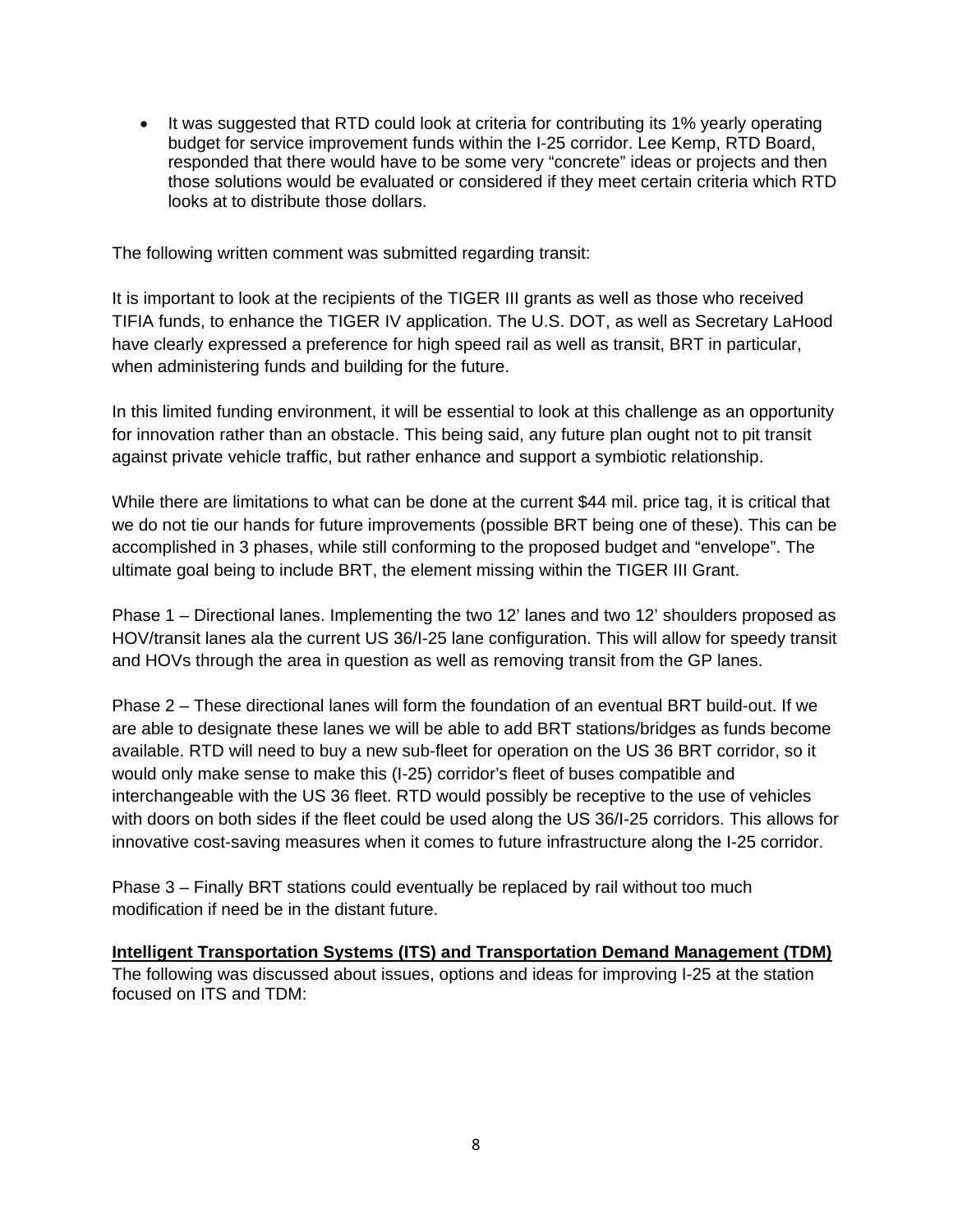### **TDM**

- The Wagon Road park-n-Ride is over capacity and additional parking is needed. There is also a need for additional relief by establishing a park-n-Ride at I-25 and SH 7. The City and County of Broomfield is not supportive of large surface area parking lots to serve a station there, but would consider a multi-level structure that would be incorporated into a mixed use development. Additional discussion should take place amongst the EC and TAC about the location and expansion of park-n-Rides along I-25.
- An outlying bus hub with more frequent and direct bus service could be provided.
- CDOT and RTD need to coordinate with NATA and the new TMO to address the issues and develop solutions.
- TDM strategies need to be conveyed to employers to inform them on the goals of the corridor and how they can help.
- TDM strategies should be explored, such as encouraging staggered work hours among employers, vanpool program expansion, neighborhood EcoPass program, and Cash for Commuters.

### **ITS**

- Support was expressed for developing an Incident Management Plan.
- Encourage quick incident responses and clearing of accidents/disabled vehicles.
- Consider ITS at interchanges, such as adaptive/traffic responsive signal timing, transit signal priority, queue bypass lanes, and additional ramp meters.
- Enhance Courtesy Patrol by extending coverage and frequency of service.
- Make better use of Variable Messaging Services to relay traveler information and traffic conditions.
- There is strong support for Bus Rapid Transit in the corridor.

# **CLOSING AND NEXT STEPS**

- Reza Akhavan, CDOT Region 6 Director, emphasized CDOT's commitment to identifying options and solutions to provide relief to the current transportation problems experienced within the study area. He encouraged the group to collaborate in order to identify solutions so that CDOT can make a strong argument for TIGER IV funding for this corridor.
- The Project Team will be attempting to identify dates and times for EC and TAC meetings. They will be scheduled every 6-8 weeks. It was mentioned that that Tuesday and Wednesday are not good days. Instead of scheduling with the full group, Andrea reminded everyone to fill in their availability on the sign in sheet. The Project Team will be in touch with potential dates.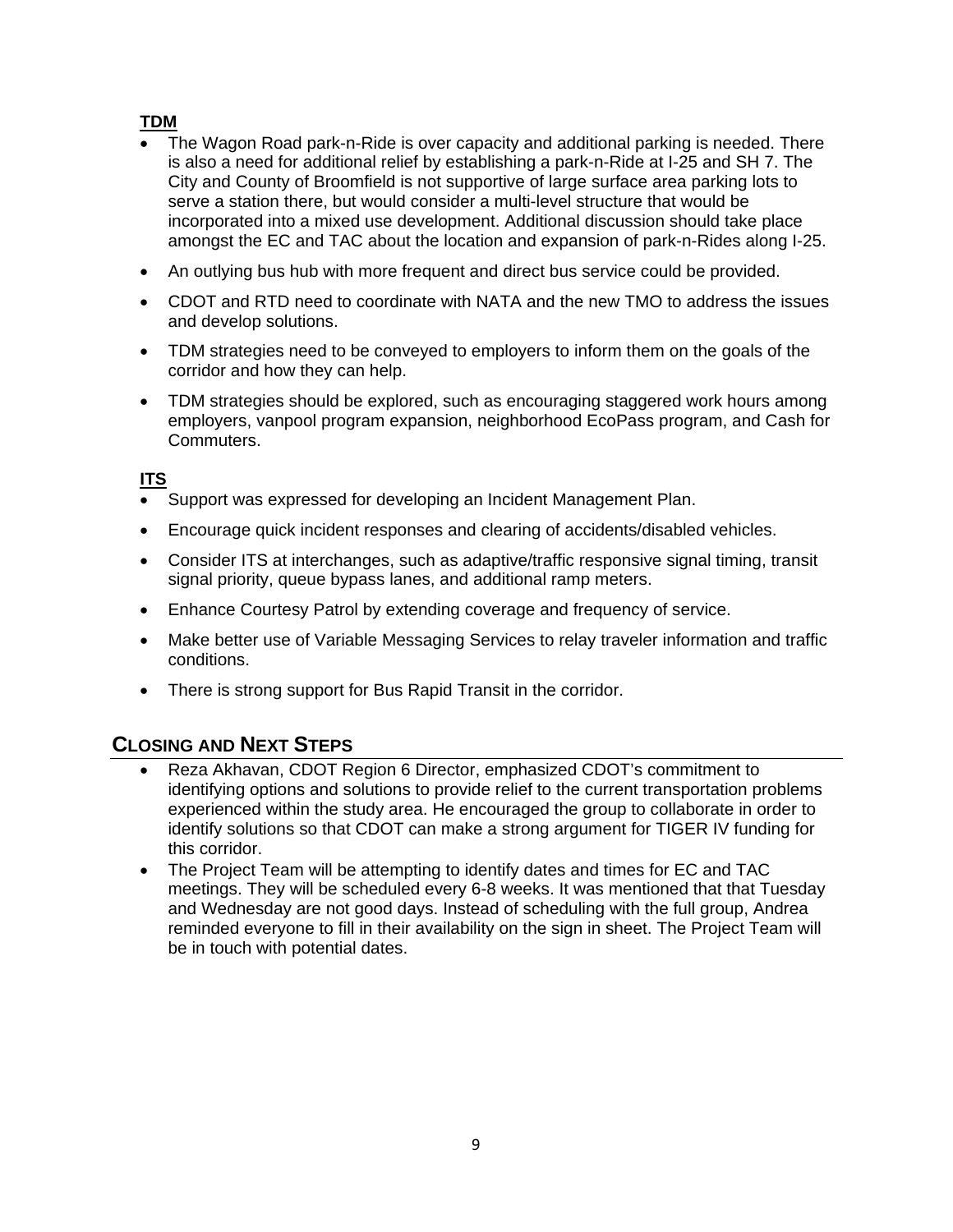## **MEETING MATERIALS**

- N. I-25 PEL Visioning Workshop Agenda
- N. I-25 PEL Visioning Workshop Powerpoint Handout
- N. I-25 PEL Study Area and Comparison of Cross Sections
- N. I-25 PEL Executive Committee and Technical Advisory Committee Operating Protocols
- N. I-25 PEL Stakeholder Interviews Summary

## **MEETING ATTENDEES**

| <b>Participants</b>   | <b>Affiliation</b>               |
|-----------------------|----------------------------------|
| 1. Erik Hansen        | <b>Adams County</b>              |
| 2. Jeanne Shreve      | <b>Adams County</b>              |
| 3. Jeanne Shreve      | <b>Adams County</b>              |
| 4. Scott Thomas       | Apex Design                      |
| 5. Stephanie Salazar  | <b>Broomfield EDC</b>            |
| 6. Carol Parr         | CDOT Region 4                    |
| 7. Karen Schneiders   | CDOT Region 4                    |
| 8. Myron Hora         | CDOT Region 4                    |
| 9. Andy Stratton      | CDOT Region 6                    |
| 10. Dave Kosmiski     | CDOT Region 6                    |
| 11. Jay Hendrickson   | CDOT Region 6                    |
| 12. Jon Chesser       | CDOT Region 6                    |
| 13. Kevin Radel       | CDOT Region 6                    |
| 14. Leela Rajasekar   | CDOT Region 6                    |
| 15. Lizzie Kemp       | CDOT Region 6                    |
| 16. Reza Akhavan      | CDOT Region 6                    |
| 17. Andrea Meneghel   | <b>CDR Associates</b>            |
| 18. Jonathan Bartsch  | <b>CDR Associates</b>            |
| 19. Laura Sneeringer  | <b>CDR Associates</b>            |
| 20. Kevin Standbridge | City & County of Broomfield      |
| 21. Emily Silverman   | City and County of Denver        |
| 22. Phil Greenwald    | City of Longmont                 |
| 23. Brook Svoboda     | City of Northglenn               |
| 24. Gene Putman       | City of Thornton                 |
| 25. Heidi Williams    | City of Thornton                 |
| 26. Aric Otzleberger  | <b>City of Westminster</b>       |
| 27. Dave Downing      | City of Westminster              |
| 28. Steve Rudy        | <b>DRCOG</b>                     |
| 29. Alex Pulley       | Felsburg Holt and Ullevig        |
| 30. Holly Buck        | <b>Felsburg Holt and Ullevig</b> |
| 31. Kevin Maddoux     | <b>Felsburg Holt and Ullevig</b> |
| 32. Lyle DeVries      | <b>Felsburg Holt and Ullevig</b> |
| 33. Thor Gjelsteen    | <b>Felsburg Holt and Ullevig</b> |
| 34. Monica Pavlik     | <b>FHWA</b>                      |
| 35. Shaun Cutting     | <b>FHWA</b>                      |
| 36. Dave Beckhouse    | <b>FTA</b>                       |
| 37. Chris Primus      | Jacobs Engineering               |
| 38. Gina McAfee       | Jacobs Engineering               |